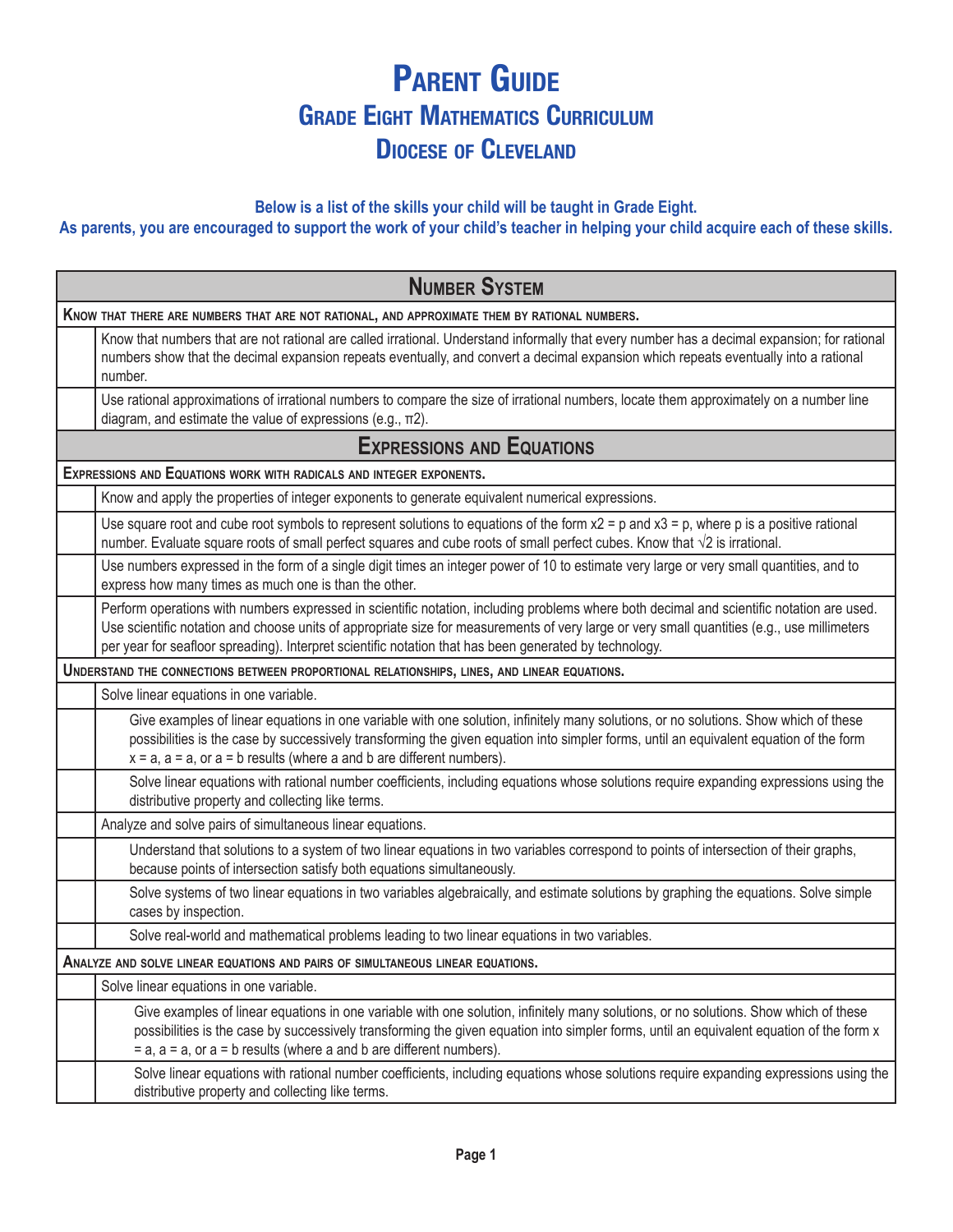| <b>EXPRESSIONS AND EQUATIONS CONTINUED</b>                                                                                                                                                                                                                                                                                                                                                                                      |  |  |
|---------------------------------------------------------------------------------------------------------------------------------------------------------------------------------------------------------------------------------------------------------------------------------------------------------------------------------------------------------------------------------------------------------------------------------|--|--|
| ANALYZE AND SOLVE PAIRS OF SIMULTANEOUS LINEAR EQUATIONS.                                                                                                                                                                                                                                                                                                                                                                       |  |  |
| Understand that solutions to a system of two linear equations in two variables correspond to points of intersection of their graphs,<br>because points of intersection satisfy both equations simultaneously.                                                                                                                                                                                                                   |  |  |
| Solve systems of two linear equations in two variables algebraically, and estimate solutions by graphing the equations. Solve simple<br>cases by inspection.                                                                                                                                                                                                                                                                    |  |  |
| Solve real-world and mathematical problems leading to two linear equations in two variables.                                                                                                                                                                                                                                                                                                                                    |  |  |
| <b>FUNCTIONS</b>                                                                                                                                                                                                                                                                                                                                                                                                                |  |  |
| DEFINE, EVALUATE, AND COMPARE FUNCTIONS.                                                                                                                                                                                                                                                                                                                                                                                        |  |  |
| Understand that a function is a rule that assigns to each input exactly one output. The graph of a function is the set of ordered pairs<br>consisting of an input and the corresponding output.                                                                                                                                                                                                                                 |  |  |
| Compare properties of two functions each represented in a different way (algebraically, graphically, numerically in tables, or by verbal<br>descriptions).                                                                                                                                                                                                                                                                      |  |  |
| Interpret the equation $y = mx + b$ as defining a linear function, whose graph is a straight line; give examples of functions that are not linear.                                                                                                                                                                                                                                                                              |  |  |
| USE FUNCTIONS TO MODEL RELATIONSHIPS BETWEEN QUANTITIES.                                                                                                                                                                                                                                                                                                                                                                        |  |  |
| Construct a function to model a linear relationship between two quantities. Determine the rate of change and initial value of the function<br>from a description of a relationship or from two (x, y) values, including reading these from a table or from a graph. Interpret the rate of<br>change and initial value of a linear function in terms of the situation it models, and in terms of its graph or a table of values. |  |  |
| Describe qualitatively the functional relationship between two quantities by analyzing a graph (e.g., where the function is increasing or<br>decreasing, linear or nonlinear). Sketch a graph that exhibits the qualitative features of a function that has been described verbally.                                                                                                                                            |  |  |
| <b>GEOMETRY</b>                                                                                                                                                                                                                                                                                                                                                                                                                 |  |  |
| UNDERSTAND CONGRUENCE AND SIMILARITY USING PHYSICAL MODELS, TRANSPARENCIES, OR GEOMETRY SOFTWARE.                                                                                                                                                                                                                                                                                                                               |  |  |
| Verify experimentally the properties of rotations, reflections, and translations:                                                                                                                                                                                                                                                                                                                                               |  |  |
| Lines are taken to lines, and line segments to line segments of the same length.                                                                                                                                                                                                                                                                                                                                                |  |  |
| Angles are taken to angles of the same measure.                                                                                                                                                                                                                                                                                                                                                                                 |  |  |
| Parallel lines are taken to parallel lines.                                                                                                                                                                                                                                                                                                                                                                                     |  |  |
| Understand that a two-dimensional figure is congruent to another if the second can be obtained from the first by a sequence of rotations,<br>reflections, and translations; given two congruent figures, describe a sequence that exhibits the congruence between them.                                                                                                                                                         |  |  |
| Describe the effect of dilations, translations, rotations, and reflections on two-dimensional figures using coordinates.                                                                                                                                                                                                                                                                                                        |  |  |
| Understand that a two-dimensional figure is similar to another if the second can be obtained from the first by a sequence of rotations,<br>reflections, translations, and dilations; given two similar two-dimensional figures, describe a sequence that exhibits the similarity between<br>them.                                                                                                                               |  |  |
| Use informal arguments to establish facts about the angle sum and exterior angle of triangles, about the angles created when parallel<br>lines are cut by a transversal, and the angle-angle criterion for similarity of triangles.                                                                                                                                                                                             |  |  |
| UNDERSTAND AND APPLY THE PYTHAGOREAN THEOREM.                                                                                                                                                                                                                                                                                                                                                                                   |  |  |
| Explain a proof of the Pythagorean Theorem and its converse.                                                                                                                                                                                                                                                                                                                                                                    |  |  |
| Apply the Pythagorean Theorem to determine unknown side lengths in right triangles in real-world and mathematical problems in two and<br>three dimensions.                                                                                                                                                                                                                                                                      |  |  |
| Apply the Pythagorean Theorem to find the distance between two points in a coordinate system.                                                                                                                                                                                                                                                                                                                                   |  |  |
| SOLVE REAL-WORLD AND MATHEMATICAL PROBLEMS INVOLVING VOLUME OF CYLINDERS, CONES, AND SPHERES.                                                                                                                                                                                                                                                                                                                                   |  |  |
| Know the formulas for the volumes of cones, cylinders, and spheres and use them to solve real-world and mathematical problems.                                                                                                                                                                                                                                                                                                  |  |  |